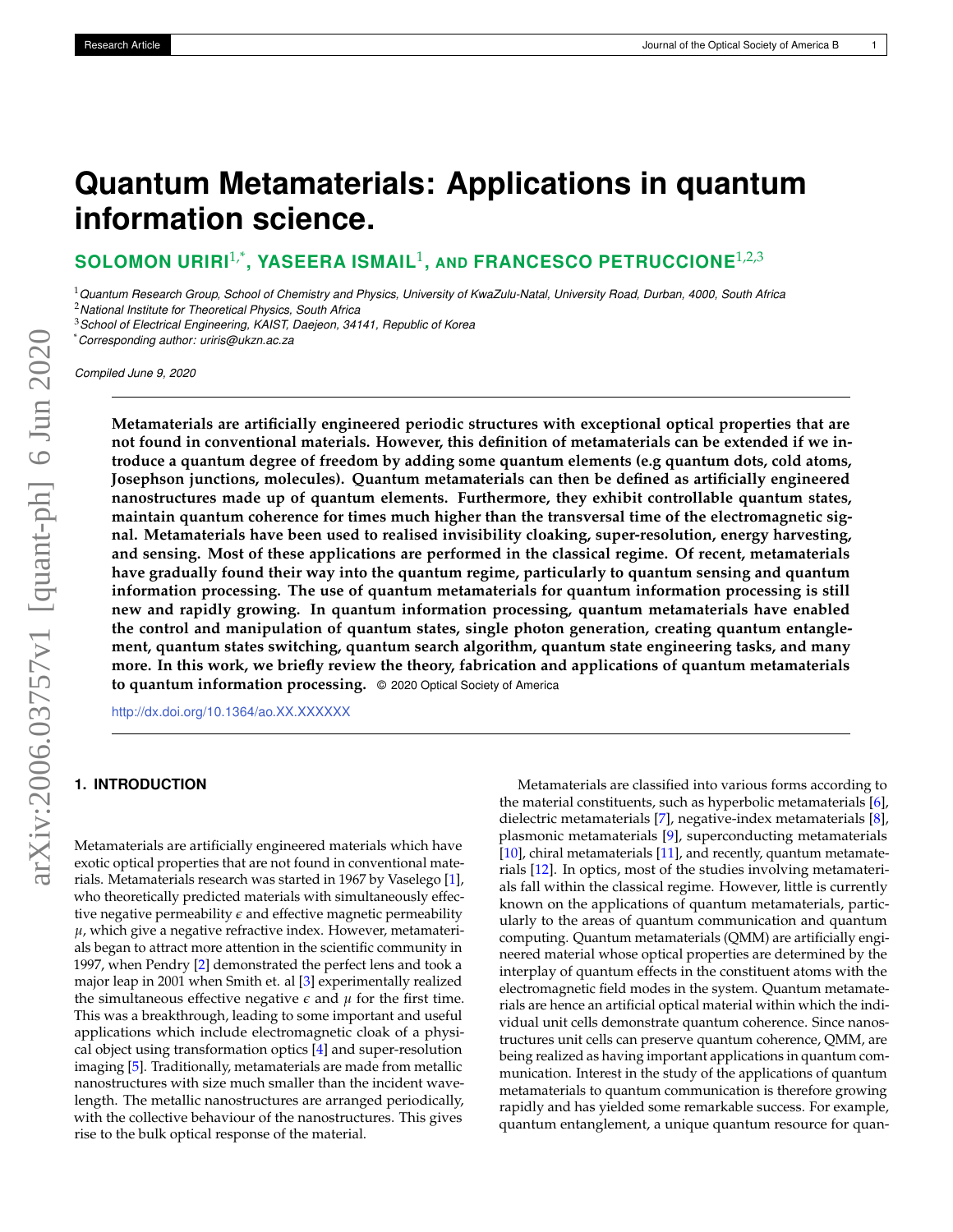

**Fig. 1.** A schematic of a quantum plasmonic metamaterial with a gain media (a) and a schematic of the nanorods with dimensions  $d_x = d_y = 200$  nm,  $t = 30$  nm,  $l = 110$  nm, and  $w =$ 45 nm (b). Here,  $d_x = d_y$  is the period,  $t =$  thickness,  $l =$  length, and = width.

tum communication, can easily be realized in QMM, where in Ref. [\[12\]](#page-5-1), the authors used a plasmonic metamaterial to carry out the distillation of quantum entanglement. Other applications of QMM are found in the making of polarizers [\[13\]](#page-5-2), half and quarter waveplates [\[14\]](#page-5-3), reconfigurable quantum superlenses [\[8\]](#page-4-7), as well as for the implementation of quantum algorithms [\[7\]](#page-4-6), performing quantum state engineering [\[9\]](#page-4-8), and quantum state polarisation control [\[15\]](#page-5-4). In this work, we briefly review the theory, fabrication, applications, challenges and future direction of quantum metamaterials related to quantum information processing.

# **2. THEORY**

Localised surface plasmons (LSPs) are non-propagating excitation of the free electrons of metallic nanoparticles coupled to the electromagnetic field. LSPs are excited when the light of a particular frequency is incident on a metal nanoparticles of subwavelength size. A conventional metamaterial can be described by the material's effective macroscopic parameters, which include  $\epsilon$  and  $\mu$ . These parameters  $\epsilon$  and  $\mu$  are easily described by the Maxwell's equations. However, from the microscopic point of view, these parameters are functions of the average quantum states of the individual building blocks [\[8\]](#page-4-7). Interestingly, these states can be directly controlled and maintain phase coherence over the relevant spatial and temporal scales in quantum metamaterials. Microscopically, the propagation of single photon states or qubits (that is, a two-level quantum system) through the quantum metamaterials can be fully described using the Jaynes-Cummings-Hubbard Hamiltonian defined as [\[8\]](#page-4-7)

<span id="page-1-0"></span>
$$
\mathcal{H} = \mathcal{H}_0 + \mathcal{H}_{QMM} + \mathcal{H}_{int}, \tag{1}
$$

and written explicitly as

$$
\mathcal{H} = \sum_{j} \hbar \omega_{j} b_{j}^{\dagger} b_{j} - \frac{1}{2} \sum_{k} (\epsilon_{k} \sigma_{z}^{(k)} + \Delta_{k} \sigma_{x}^{(k)}) + i \sum_{jk} \epsilon_{jk} \sigma_{z}^{(k)} (b_{j} - b_{j}^{\dagger}),
$$
\n(2)

where the first term represents the unperturbed photon mode, the second term is the qubit degrees of freedom and the third term describes the interaction of the photon mode through the quantum metamaterial. Using the quantum metamaterial, the control and the manipulation of the qubits is obtained via the qubit Hamiltonian parameter. Note this is acquired through the matrix element ∆ or via *e*. Such an interaction form a photon wave packet with characteristic size ∆ *s*, and averaging over the quantum states of qubits or single photons on the scale of ∧. ∧ describes the state of both the electromagnetic field and the quantum metamaterial, characterised by a non-diagonal, nonlocal, position- and state-dependent effective refractive index. Here, *s* is the size of the nanostructure unit cells. However, the above equation is mostly applied to superconducting quantum metamaterials. For optical quantum metamaterials, some new quantum effects are added to the system Hamiltonian given Eq. [1,](#page-1-0) whereby the individual terms correspond to

$$
\mathcal{H}_0 = \hbar \omega_0 \hat{a}^\dagger \hat{a} + \hbar \omega_x \hat{\sigma}^\dagger \hat{\sigma}
$$
 (3)

$$
H_{QMM} = -E_0 \mu (\hat{\sigma} e^{-i\omega t} + \hat{\sigma}^{\dagger} e^{+i\omega t}) - E_0 \chi (\hat{a} e^{-i\omega t} + \hat{a}^{\dagger} e^{i\omega t})
$$
 (4)

$$
\mathcal{H}_{int} = i\hbar g (\hat{a}\hat{a}^{\dagger} - \hat{\sigma}^{\dagger}\hat{\sigma}), \tag{5}
$$

where  $\omega_0$  and  $\omega_x$  are the resonance frequencies of the metallic nanoparticle plasmonic field mode and the quantum dot.  $\hat{a}^{\dagger} \hat{a}$ and *σ*ˆ †*σ*ˆ are the creator and annihilation operators for the metallic nanoparticles plasmonic field mode and the quantum dot, respectively. In this last model, a quantum dot was added to the plasmonic metamaterial to increase the emission rate in the material. *ω*<sup>0</sup> can be derived by using the Frohlish condition, and the derivation details are given in [\[16\]](#page-5-5).

An analytical model for active metamaterial with quantum elements was proposed by Chipouline et. al [\[17\]](#page-5-6) to describe the complex dynamics of a hybrid system consisting of reasonably coupled classical resonators and quantum structures. The model of Chipouline and his colleagues uses a density matrix approach together with an ideal harmonic oscillator equation to describe (for modelling) subwavelength plasmonics and optical resonators. In 2012, Zhou et. al [\[18\]](#page-5-7) theoretically characterized a negative index metamaterial slab using pairs of entangled photons and a modified Hong-Ou-Interferometer. The authors reported the properties of dispersion and absorption of a negative-index metamaterial slab confirmed in fourth-order interference profile whereby a comparison with a coherent light shows the advantages with a quantum field. Kamli et. al [\[19\]](#page-5-8) proposed fast all-optical control of surface polaritons by placing an electromagnetically induced transparency medium at an interface between two nanomaterials using a negative-index material. A quantum mechanical model was developed for an array of coupled particle plasma by Pino et. al [\[20\]](#page-5-9) whereby the model was used to predict the coupling strength between plasmon that surpasses or approaches the local dissipation, with quantum entanglement preserved in the collective modes of the array. In 2012, a method for creating maximally entangled states comprising two field quanta using a negative index metamaterial was proposed in [\[21\]](#page-5-10). In their scheme, two light fields of weak intensity are prepared in either polarization or coherent states and then caused them to interact with a composite medium near an interface between a negative-index metamaterial and a dielectric. Also, Song et. al [\[22\]](#page-5-11) proposed a model for obtaining Bell-type entangled coherent states for quantum information processing using Cross-Kerr nonlinearity in a metamaterial. However, one of the challenges with plasmonic metamaterial is the loss. To reduce the loss usually encountered with plasmonic metamaterial, Moiseev et. al [\[23\]](#page-5-12) proposed a low-loss nonlinear negative index metamaterial. In their scheme, two low-loss surface polariton that interact through the negative-index metamaterial retain their low-loss nature and yield large mutual *π* phase shift. Also, it has been reported by Wuestner et. al [\[24\]](#page-5-13) that loss could be overcome with gain in a negative-index metamaterial. Yannopapas [\[25\]](#page-5-14) in 2015 used a quantum correction model to study the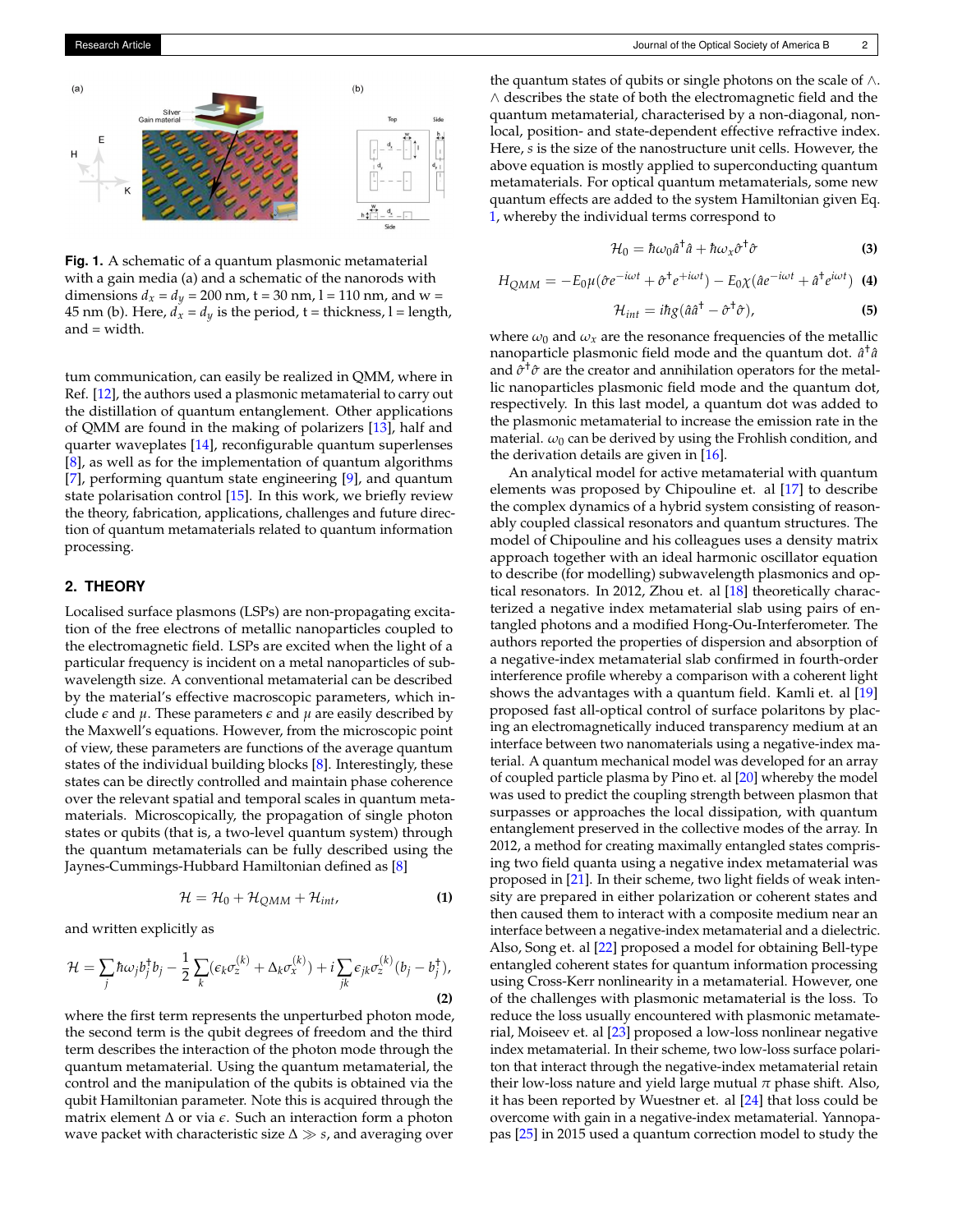effect of the electron tunnelling between two metallic surfaces in the optical response of a three-dimensional plasmonic metamaterial with subnanometer gaps. Of recent, Sowa and Zagoskin [\[26\]](#page-5-15) propose a model for an exactly solvable quantum metamaterial when a quantum metamaterial interacting with an electromagnetic field is considered. In their work, they showed that the interaction of the quantum metamaterial with the electromagnetic field could be solved with the combination of the Haar transform and the Wigner-Weyl transform.

# **3. FABRICATION**

In this section, we briefly review the fabrication methods and techniques for QMMs. A QMM is fabricated in a similar way to other optical metamaterials. The fabrication methods are classified into four categories: direct write, pattern transfer, hybrid patterning lithography, and with the so called alternative techniques [\[27\]](#page-5-16). However, the most commonly used one is the direct write method which consists of electron beam lithography (EBL), focused-ion beam, probe scanning, direct writing, and interference lithography.

EBL is the process whereby a focused Gaussian particle beam or focused electron is used to create custom shapes on an electronsensitive film (resist) covered surface. These patterns are created either by a bottom-up or top-down approach. Both approaches are considered standard in metasurfaces fabrication. The choice of the method utilised depends on how the quantum metamaterials are made. The bottom-down approach uses the deposition or evaporation of molecules or atoms alongside with the lift-off process to create nanostructures or patterns, whereas the top-down approach uses the etching process to create nanostructures. EBL is the most commonly used method in fabricating quantum metamaterials because of the high resolution, good quality and ease of use. Focused ion beam (FIB) is another direct write method which is commonly used to fabricate very small structures such as nanostructures or integrated circuits. FIB is a sputtering process whereby ion beam is used to mills the sample surface to create patterns with nanometer precision. This method allows milling under direct visualization, but it is not suitable for largearea manufacturing due to high cost and low throughput. Some other limitations of FIB are the low aspect ratio, long milling time which could lead to spatial drift of the sample image and sometimes, the sample damage during milling and imaging. Interference lithography (IL) is a laser-based technique for creating irregular arrays patterns of nanostructures without the use of photomask or complex optical systems. The advantage of this technique is the high fabrication speed and large area. IL is not a good method to fabricate periodic nanostructures such as plasmonics metasurfaces. Direct laser writing (DLW) is a maskless laser-based technique that uses computer-controlled optics to project the required nano-patterns directly onto the photoresist by holding the mask in software. It is suitable for large area fabrication and has high precision, good uniformity and low fabrication cost. The disadvantage of this technique is that there is no batch process.

Pattern Transfer Lithography (PTL) is a method developed to solve the problem of high throughput and large area during fabrication of the nanostructures. PTL include plasmonic lithography (PL), nano-imprint lithography (NIL) and self-assemble lithography (SAL). PL is developed to have deep subwavelength resolution beyond the diffraction limit, unlike the traditional photolitography that suffers from diffraction limit. The ability to create subwavelength resolution and high throughput

are the strength of this technique, but large area photomask remains a challenge to overcome. NIL is a technique for creating nanoscale patterns by mechanical deformation of imprint resist and subsequent process. NIL has a high resolution, low cost, and high throughput. However, the residual imprint layer is the main challenge of this technique. Self-assembly lithography is a method whereby nanostructures are created by self-assembly. This method enables large area fabrication, low cost and high throughput. The setback of this method is the lack of uniformity and limited patterns.

Hybrid lithography is a method that combines the above mentioned lithography techniques to realize metasurfaces with more complex structures, such as those relevant to quantum metamaterials. Hybrid lithography includes microsphere projection lithography (MPL) and hole-mask colloid and off-normal deposition lithography (HMCODL). MPL is defined by local projection lithography, with a single microsphere acting as a lens. It uses self-assembled arrays of silica spheres as colloidal microlenses whereby each microlens project an image of a distant macroscopic mask onto the coated substrate. MPL is developed for rapid prototyping of periodic and quasi-periodic metasurfaces. HMCODL is a new inexpensive technique that is based on colloidal self-assembly lithography patterning to make directional metasurfaces [\[28\]](#page-5-17). This technique is suitable for large area and making of tilted structures. However, since it combines the self-assembly technique, sample uniformity is still a challenge to overcome.

An alternative technique is developed to cater for the limitation of the above mentioned methods. This technique is new, and it includes forward transfer lithography, ablation and dewetting lithography, and two photon lithography. Forward transfer lithography is a high throughput and versatile technique that is based on the laser direct write technique. It is a one-step technique for fabricating periodic and non-periodic nanostructures. However, a supporting transparent substrate is needed for this technique and no batch processes. Ablation and Dewetting is also a laser based technique where nano-materials are lifted off the surface of a substrate with a focusing laser. It is a single step, cost efficient, lithography free technique for large scale process. The last in this category is the two photon lithography (TPL) technique. TPL uses an ultrashort laser pulse to create nano-patterns for making 3-D nanostructures. The advantage of TPL includes good geometry control, cleanroom free, and scalable resolution. However, the limitation of photosensitive materials and low efficiency of two-photon absorption remains a challenge to overcome.

# **4. APPLICATIONS OF QUANTUM METAMATERIALS TO QUANTUM INFORMATION PROCESSING**

In this section, we review the applications of QMM to quantum information processing. QMM are an important optical material in quantum information processing due to their unique ways of controlling and manipulating electromagnetic waves. This has been exploited in a wide variety (various) of applications, including wavefront shaping [\[29](#page-5-18)[–31\]](#page-5-19), polarisation control [\[13,](#page-5-2) [32\]](#page-5-20), performing quantum state engineering [\[9\]](#page-4-8), quantum entanglement [\[12\]](#page-5-1), Quantum algorithm [\[7\]](#page-4-6), orbital angular momentum generation [\[33\]](#page-5-21), on-chip quantum information processing [\[34\]](#page-5-22), and many more. For clarity, we report in detail the applications of quantum metamaterials to quantum information processing in subsections A to H as follow: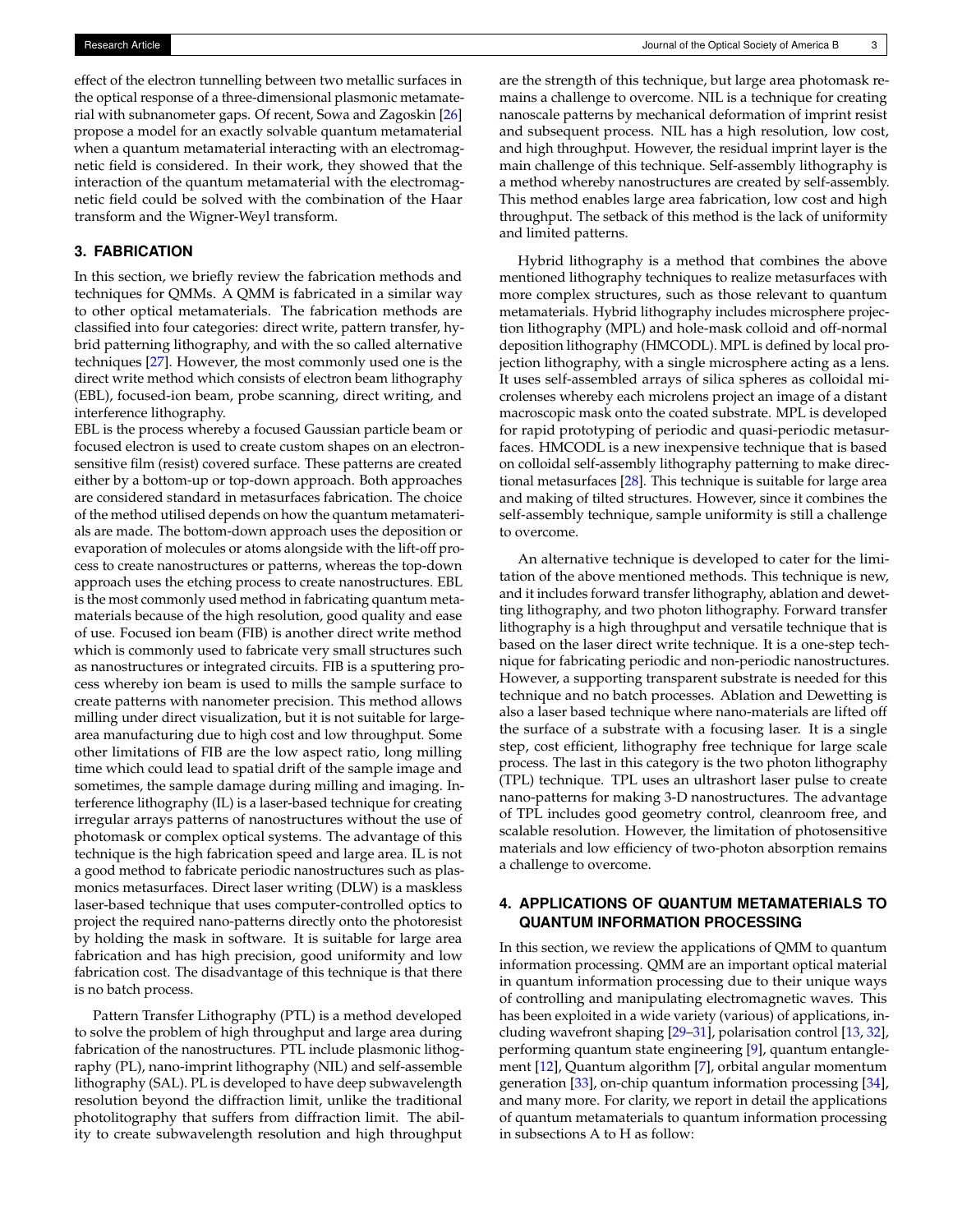#### **A. Quantum State Manipulation and Control**

Quantum metamaterials have opened up new ways of manipulating and controlling the amplitude, phase, and polarisation of light at the single photon level for quantum information processing. Initially, the fabrication of metamaterials aimed to provide new materials with unusual passive electromagnetic properties such as artificial magnetism [\[35\]](#page-5-23) and negative refractive index [\[36\]](#page-5-24). However, this whole concept may have been pushed to another level with the introduction of quantum degrees of freedom. This was achieved by embedding highly controllable quantum systems, such as quantum dots, cold atoms, Josephson junctions, or molecules into the metamaterial itself [\[37](#page-5-25)[–41\]](#page-5-26). Due to the quantum nature of these newly added media, the metamaterial possesses many novel features and ways of controlling and manipulating electromagnetic waves. The newly added quantum media exhibit controllable quantum states that retain quantum coherence times much greater than the traversal times of an electromagnetic wave. Recently, quantum metamaterials for controlling [\[37,](#page-5-25) [42,](#page-5-27) [43\]](#page-5-28) and manipulating [\[15,](#page-5-4) [36,](#page-5-24) [44\]](#page-5-29) single photons for quantum information processing have been studied. The fundamental works of Rakhmanov et. al [\[37\]](#page-5-25) and Wang et. al [\[44\]](#page-5-29) provided a new platform for using quantum metamaterials to control and manipulate light. In 2008, Rakhmanov et. al [\[37\]](#page-5-25), used a quantum metamaterial to control the propagation of electromagnetic waves in a way that is not possible with a normal classical structures. Wang et. al [\[44\]](#page-5-29) obtained Hong-Ou-Mandel interference mediated by the magnetic plasmon waves in a three-dimensional metamaterial. Also, the control of quantum state has been reported in Josephson junction based controllable quantum two-level systems for quantum computing using superconducting qubits [\[36\]](#page-5-24). The same year, Bouchard et. al [\[33\]](#page-5-21) demonstrated optical spin-to-orbital angular momentum conversion in a quantum metamaterial or ultrathin metasurface with arbitary topological charges. Another important application of quantum metamaterial is found in their ability to control the polarization of single photons effectively. Polarization is an important aspect of quantum communication since it can be used to transmit single photons and make sensitive quantum measurements. The use of a plasmonic metamaterial in polarization control of single photons for quantum information processing has been very successful in recent years. For example, Ren et al. [\[45\]](#page-5-30) reported a novel optically reconfigurable plasmonic hybrid metasurface that enables polarization tuning at optical frequencies. Chen et. al [\[31\]](#page-5-19) used a geometric metasurface based on chiral plasmonic stepped nanoapertures to demonstrate spincontrolled wavefront shaping whereby the transmission from a sub-array is transmitted and the other is blocked.

# **B. Quantum Entanglement**

Quantum entanglement is an important information resource in quantum information processing and one of the major applications where quantum metamaterials have been used extensively. The work of Siomau et. al [\[21\]](#page-5-10) in 2012 is a motivation for using QMM for generating quantum entanglement whereby maximally entangled states were created using a negative-index metamaterial. In 2013, Song et. al [\[22\]](#page-5-11) theoretically designed a quantum metamaterial model for obtaining Bell-type entangled coherent states for quantum information processing. Thereafter, Pino [\[20\]](#page-5-9) in 2014, detected and stored entangled states in the collective modes of the array of a plasmonic metamaterial. Their work drove immense interest in the field, which later lead to more practical ways of generating quantum entanglement using

a quantum metamaterial; for example, the use of a plasmonic metamaterial for the distillation of partially entangled Bell states [\[12\]](#page-5-1).

### **C. Single Photon Generation**

In quantum information processing, single photons are usually called qubits, which are the basic unit of quantum information. Qubits are the quantum analogue of a bit in classical computing. In quantum optics, single photons are mainly generated by using a non-linear crystal (BBO) through spontaneous parametric down conversion (SPDC) [\[46–](#page-5-31)[48\]](#page-5-32), a nitrogen vacancy defect in diamond [\[49\]](#page-5-33), and/or through solid state qubits (superconducting qubits) [\[50\]](#page-5-34), cold atoms [\[51,](#page-5-35) [52\]](#page-5-36), and quantum dots [\[53\]](#page-5-37). Some of the physical materials used for these processes are cumbersome, for example, the optics used in the SPDC process which is more common is not suitable for on-demand single photons. Therefore, the need for better ways of generating single photons in smaller material (of the order of nanometers) for quantum information processing is necessary. This is also where quantum metamaterials could provide/deliver a significant practical advantage. In 2016, Poddubny et. al [\[54\]](#page-5-38), theoretically obtained single photons or photon-plasmon quantum states in a nonlinear hyperbolic metamaterial with 70 % internal heralding quantum efficiency. In their work, a pair of signal and idler single photons from a laser beam through spontaneous non-linear wave mixing inside metal-dielectric structures were reported.

## **D. Quantum State Switching**

The ability to tune the frequency, phase, amplitude of light is essential to quantum information processing, most especially doing this in nanomaterials because of their size. "Quantum metamaterials have already/previously been used for quantum switchable related tasks [\[42,](#page-5-27) [55–](#page-5-39)[57\]](#page-6-0). Microwave band gap tuning was realized by Hutter [\[55\]](#page-5-39) using one dimensional Josephson junction arrays with generalized unit cells. The gap was tuned in a wide frequency range when an external flux was applied. In 2014, Macha et. al [\[56\]](#page-5-40) realized superconducting qubits using quantum metamaterials to implement the AC-Zeeman shift of a resonant qubit. In 2015, Felbacq and Roussear [\[42\]](#page-5-27) reported all-optical photonic band control in a quantum metamaterial, embedding quantum resonators within the nanorods. Their quantum metamaterial exhibits an all-optical switchable conduction band. Moreover, Shulga et. al [\[58\]](#page-6-1) observed frequency tunable transparency in a microwaved transmission line using a quantum metamaterial composed of twin flux qubits while more recently, Hierro et. al [\[57\]](#page-6-0) reported a phase transition in a semiconductor quantum metamaterial by tuning the quantum wells thickness and the barrier height.

#### **E. Quantum State Engineering**

Quantum state engineering is the active control and manipulation of quantum states using quantum media. The ability to actively control and manipulate quantum states with quantum metamaterials may lead to engineering metamaterial-based quantum transistors and switches. Recently, we reported the active control of a plasmonic metamaterial for quantum state engineering [\[9\]](#page-4-8). In our work, we actively tuned the transmission of single photons through plasmonic metamaterials when heat from an external laser was applied. However, the sensitivity and overall performance of this type of device can be improved with the addition of some non-linear media.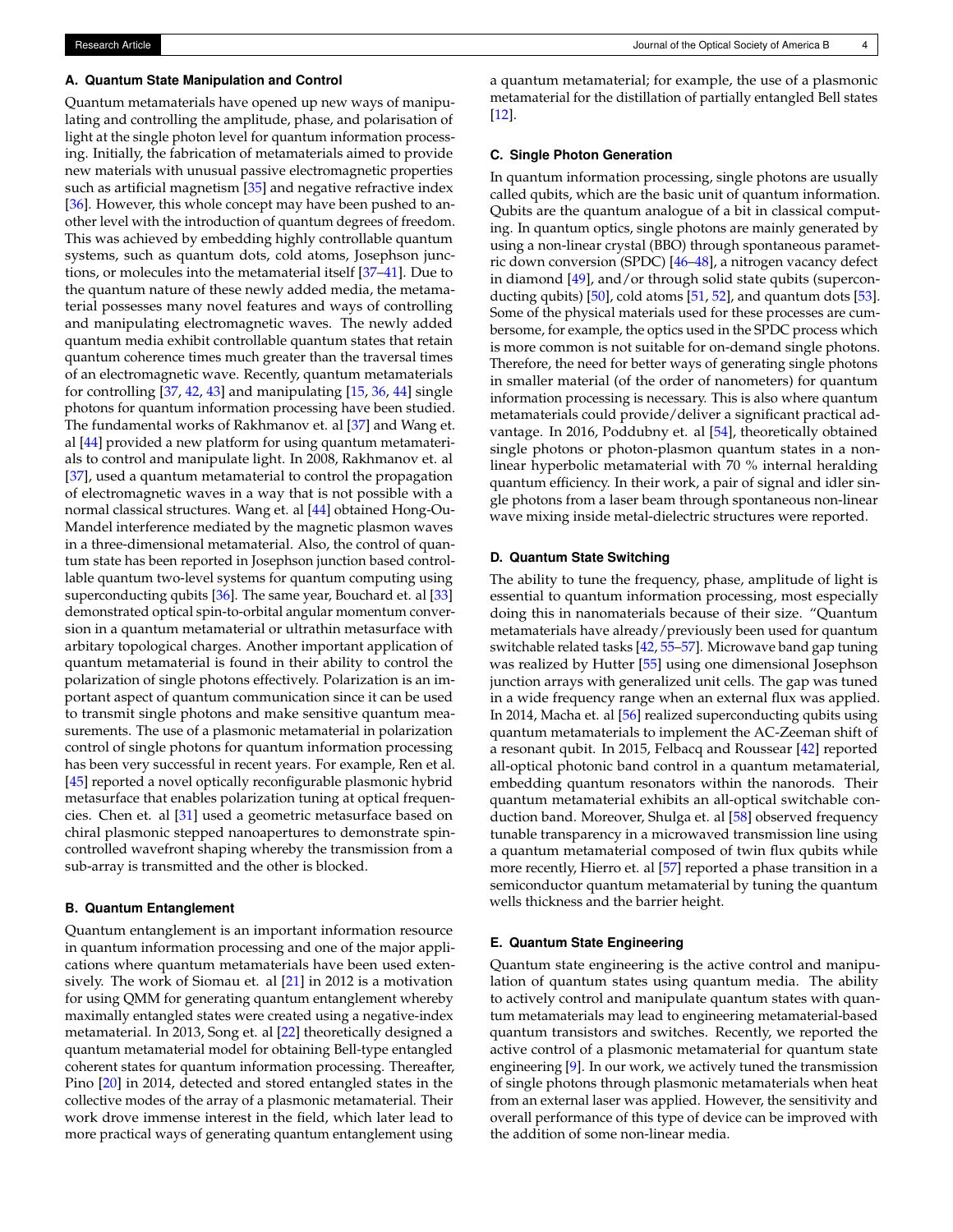#### **F. Quantum key Distribution**

Quantum key distribution (QKD) is based on the transfer of single photons from one point to the next with the aim to distribute a secure key that can be utilised for encryption. The single photons are hence referred to as the quantum carriers as they carry vital information for the key distribution process. QKD is based on the design and assemble of physical optical systems to ensure security of information, and practically has been shown to provide a future-proof technology for secure communications that require confidential information to remain secure for extended periods of time [\[59,](#page-6-2) [60\]](#page-6-3). QKD has been implemented via optical mediums such as fibre [\[61](#page-6-4)[–67\]](#page-6-5) and free-space which includes ground-to-ground [\[68,](#page-6-6) [69\]](#page-6-7) and satellite based communication [\[70,](#page-6-8) [71\]](#page-6-9). Pan et al is leading the efforts towards the development of a quantum network in free-space, which includes satellite based communication, and fibre based intercity links [\[67,](#page-6-5) [70,](#page-6-8) [71\]](#page-6-9). QKD has also been achieved underwater via submarines [\[72\]](#page-6-10) and with the drive towards miniaturisation and low cost, the development of QKD technology is pushing the limits toward using nano-satellites known as CubeSat [\[73\]](#page-6-11). Machine learning has been applied to QKD to improve the quantum channel and enhance the security during transmission [\[74](#page-6-12)[–79\]](#page-6-13). Quantum Plasmonics, due to its versatility and ability to ultimately miniaturize photonic components for quantum optic, is a new niche area which will be able to enhance QKD technology [\[80\]](#page-6-14).

## **G. Quantum Algorithm**

Quantum database search is important to quantum computing. For example, the Grover search algorithm achieves the task of finding the target element in an unsorted database in time quadratically faster than the classical computer. A similar search algorithm was shown to be possible with a quantum metamaterial. Recently, Zhang et. al [\[7\]](#page-4-6) implemented a quantum search algorithm using quantum metamaterials. The quantum search algorithm is performed when an incoming wave that passes through the designed metamaterials and the profile of the beam wavefront is processed repeatedly as it propagates through the unit cells arranged periodically in the metamaterial. Search items are found with the incoming wave all focusing on √ the marked positions after  $\approx$   $\sqrt{N}$  roundtrips.

#### **H. Orbital angular momentum**

Solutions to the Helmholtz equation produces an entire family of optical beams carrying Orbital Angular Momentum (OAM) [\[81\]](#page-6-15). These optical beams have been applied to numerous fields such as optical manipulation [\[82–](#page-6-16)[84\]](#page-6-17), quantum optics [\[85,](#page-6-18) [86\]](#page-6-19), optical communications [\[87–](#page-6-20)[89\]](#page-6-21), quantum communication [\[69,](#page-6-7) [90](#page-6-22)[–92\]](#page-6-23) and many other multidisciplinary research areas [\[93\]](#page-6-24). There are numerous experimental methods to produce these beams [\[81,](#page-6-15) [94](#page-6-25)[–100\]](#page-6-26). While Beijersbergen et al. [\[94,](#page-6-25) [95\]](#page-6-27) were the first to demonstrate the existence of OAM beams by a method known as mode conversion, easier approaches are now used which include the use diffractive optics and digital holography. Metasurfaces can be appropriately designed to produced tunable OAM of surface plasmon polaritons, achieved by controlling both the orientation angle and spatial position of nano aperture array on an ultrathin gold film thus producing a field distribution of the surface waves which can be engineered to comprise both spin dependent and independent OAM components [\[101\]](#page-6-28). Furthermore, the interaction between optical vortices and plasmonic nanoslits produces vortex beams, which as shown in [\[102\]](#page-7-0) may be used to detect the nanos- tructure on metal films. This

provides opportunities for OAM detection on-chip [\[103\]](#page-7-1).

## **5. SUMMARY**

"In this work, we have briefly reviewed current progress on quantum metamaterials with applications to quantum information processing. For some years metamaterials research has attracted much attention most in the classical regime, leading to applications ranging from electromagnetic cloak to superresolution imaging. Still, the pursuit of how this unique artificial material "metamaterial" can be applied to quantum information processing is an open question, although ongoing research has yielded some positive results. In the quantum regime, applications such as wavefront engineering, performing quantum state engineering, polarisation control, orbital angular momentum generation and on-chip orbital angular momentum creation have all been obtained. However, new methods that are cost effective, suitable for large fabrication with good aspect ratio are still necessary to develop. Plasmonics and superconducting metamaterials may be a promising candidate for on-chip high dimensional quantum communication.

## **ACKNOWLEDGMENT**

This work is based on research supported by the South African Research Chair Initiative of Department of Science and Technology and National Research Foundation as well as the Thuthuka grant. Opinions expressed and conclusions arrived at, are those of the authors and are not necessarily to be attributed to the NRF.

**Disclosures.** The authors declare no conflicts of interest.

## **REFERENCES**

- <span id="page-4-0"></span>V. G. Veselago, "The electrodynamics of substances with simultaneously negative values of *e* and *µ*"," Sov. Phys. Uspekhi **10**, 509–514 (1968).
- <span id="page-4-1"></span>2. J. B. Pendry, "Negative refraction makes a perfect lens," Phys. Rev. Lett. **85**, 3966–3969 (2000).
- <span id="page-4-2"></span>3. D. R. Smith, W. J. Padilla, D. C. Vier, S. C. Nemat-Nasser, and S. Schultz, "Composite medium with simultaneously negative permeability and permittivity," Phys. Rev. Lett. **84**, 4184 (2000).
- <span id="page-4-3"></span>4. A. Alu and N. Engheta, "Plasmonic and metamaterial cloaking: physical mechanisms and potentials," J. Opt. A: Pure Appl. Opt. **10**, 093002 (2008).
- <span id="page-4-4"></span>5. K. Kim, Y. Oh, W. Lee, and D. Kim, "Plasmonics-based spatially activated light microscopy for super-resolution imaging of molecular fluorescence," Opt. Lett. **35**, 3501 (2010).
- <span id="page-4-5"></span>6. C. L. Cortes, W. Newman, S. Molesky, and Z. Jacob, "Quantum nanophotonics using hyperbolic metamaterials," J. Opt. **14**, 063001 (2012).
- <span id="page-4-6"></span>7. W. Zhang, K. Cheng, C. Wu, Y. Wang, H. Li, and X. Zhang, "Implementing quantum search algorithm with metamaterials," Adv. Mater. **30**, 1703986 (2018).
- <span id="page-4-7"></span>8. J. Q. Quach, C. Su, A. M. Martin, A. D. Greentree, and L. C. L. Hollenberg, "Reconfigurable quantum metamaterials," Opt. Express **19**, 11018–11033 (2011).
- <span id="page-4-8"></span>9. S. A. Uriri, T. Tashima, X. Zhang, M. Asano, M. Bechu, D. O. Guney, T. Yamamoto, S. K. Ozdemir, M. Wegener, and M. S. Tame, "Active control of a plasmonic metamaterial for quantum state engineering," Phys. Rev. A **97**, 053810 (2018).
- <span id="page-4-9"></span>10. M. Mirhosseini, E. Kim, V. S. Ferreira, M. Kalaee, A. Sipahigil, A. J. Keller, and O. Painter, "Superconducting metamaterials for waveguide quantum electrodynamics," Nat. Commun **9**, 3706 (2018).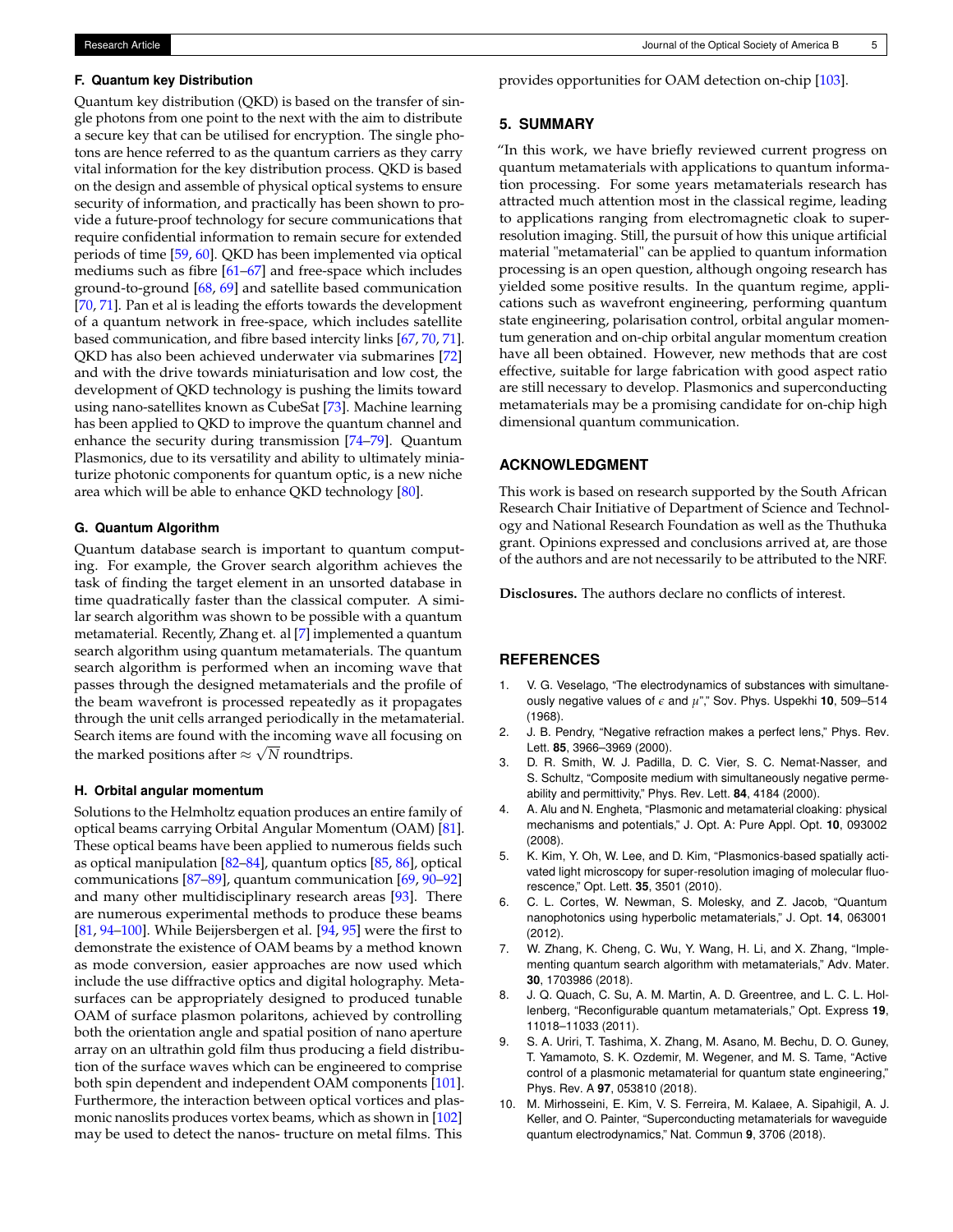- <span id="page-5-0"></span>11. D. L. Andrews, "Quantum formulation for nanoscale optical and material chirality: symmetry issues, space and time parity, and observables," J. Opt. **20**, 033003 (2018).
- <span id="page-5-1"></span>12. M. Asano, M. Bechu, M. Tame, S. K. Ozdemir, R. Ikuta1, D. O. Güney, T. Yamamoto, L. Yang, M. Wegener, and N. Imoto, "Distillation of photon entanglement using a plasmonic metamaterial," Sci. Rep. **5**, 18313 (2015).
- <span id="page-5-2"></span>13. Y. Zhao, M. A. Belkin, and A. Alù, "Twisted optical metamaterials for planarized ultrathin broadband circular polarizers," Nat. Commun. **3**, 870–877 (2012).
- <span id="page-5-3"></span>14. M. T. Nouman, J. H. Hwang, and J. Jang, "Ultrathin terahertz quarterwave plate based on split ring resonator and wire grating hybrid metasurface," Sci. Rep. **6**, 3906 (2016).
- <span id="page-5-4"></span>15. K. Wang, J. G. Titchener, S. S. Kruk, L. Xu, H. Chung, M. Parry, I. I. Kravchenko, Y. Chen, A. S. Solntsev, Y. S. Kivshar, D. N. Neshev, and A. A. Sukhorukov, "Quantum metasurface for multiphoton interference and state reconstruction," Science. **361**, 1104–1108 (2018).
- <span id="page-5-5"></span>16. K. R. McEnery, M. S. Tame, S. A. Maier, and M. S. Kim, "Tunable negative permeability in a quantum plasmonic metamaterial," Phys. Rev. A **89**, 013822 (2014).
- <span id="page-5-6"></span>17. A. Chipouline, S. Sugavanam, V. A. Fedotov, and A. E. Nikolaenko, "Analytical model for active metamaterials with quantum ingredients," J. Opt. **14**, 114005–114013 (2012).
- <span id="page-5-7"></span>18. Z. Zhou, D. Ding, B. Shi, X. Zou, and G. Guo, "Characterizing dispersion and absorption parameters of metamaterial using entangled photons," Phys. Rev. A. **85**, 023841 (2012).
- <span id="page-5-8"></span>19. A. Kamli, S. A. Moiseev, and B. C. Sanders, "Coherent control of low loss surface polaritons," Phys. Rev. A. **101**, 263601 (2008).
- <span id="page-5-9"></span>20. J. Pino, J. Feist, F. J. Vidal, and J. J. García, "Entanglement detection in coupled particle plasmons," PRL. **112**, 216805 (2014).
- <span id="page-5-10"></span>21. M. Siomau, A. Kamli, S. A. Moiseev, and B. C. Sanders, "Entanglement creation with negative index metamaterials," Phys. Rev. A. **85**, 050303 (2012).
- <span id="page-5-11"></span>22. S. Y. Song, S. Wang, G. F. Xu, and G. L. Long, "Entanglement generation with coherent states using cross-kerr nonlinearity," J. Opt. Soc. Am. B **30**, 2393 (2013).
- <span id="page-5-12"></span>23. S. A. Moiseev, A. A. Kamli, and B. C. Sanders, "Low-loss nonlinear polaritonics," Phys. Rev. A. **81**, 033839 (2010).
- <span id="page-5-13"></span>24. S. Wuestner, A. Pusch, K. L. Tsakmakidis, J. M. Hamm, and O. Hess, "Overcoming losses with gain in a negative refractive index metamaterial," Phys. Rev. Lett. **105**, 127401 (2010).
- <span id="page-5-14"></span>25. V. Yannopapas, "Quantum corrections in the optical properties of threedimensional plasmonic metamaterials with subnanometer gaps," Solid State Commun. **222**, 18–22 (2015).
- <span id="page-5-15"></span>26. A. P. Sowa and A. M. Zagoskin, "An exactly solvable quantummetamaterial type model," J. Phys. A. **52**, 395304 (2019).
- <span id="page-5-16"></span>27. V. SU, C. H. Chu, G. Sun, and D. P. Tsai, "Advances in optical metasurfaces: fabrication and applications," Opt. Express **26**, 13149 (2018).
- <span id="page-5-17"></span>28. R. Verre, M. Svedendahl, N. O. Länk, Z. J. Yang, G. Zengin, T. J. Antosiewicz, and M. Käll, "Directional light extinction and emission in a metasurface of tilted plasmonic nanopillars," Nano Lett. **16**, 98–104 (2016).
- <span id="page-5-18"></span>29. J. Li, C. Liu, T. Wu, Y. Liu, Y. Wang, Z. Yu, H. Ye, and L. Yu, "Directional light extinction and emission in a metasurface of tilted plasmonic nanopillars," Nanoscale Res. Lett **14**, 34 (2019).
- 30. F. Ding, Z. Wang, S. He, V. M. Shalaev, and A. V. Kildishev, "Broadband high-efficiency half-wave plate: A super-cell based plasmonic metasurface approach," Acs Nano **9**, 4111–4119 (2015).
- <span id="page-5-19"></span>31. Y. Chen, X. Yang, and J. Gao, "Spin-controlled wavefront shaping with plasmonic chiral geometric metasurfaces," Light. Sci. Appl. **7**, 84 (2014).
- <span id="page-5-20"></span>32. Z. Li, W. Liu, H. Cheng, S. Chen, and j. Tian, "Realizing broadband and invertible linear-to-circular polarization converter with ultrathin singlelayer metasurface," Sci. Rep. **5**, 18106 (2015).
- <span id="page-5-21"></span>33. F. E.Bouchard, I. D. Leon, S. A. Schulz, J. Upham, E. Karimi, and R. W. Boyd, "Optical spin-to-orbital angular momentum conversion in ultra-thin metasurfaces with arbitrary topological charges," Appl. Phys. Lett. **105**, 101905 (2014).
- <span id="page-5-22"></span>34. R. Szedlak, T. Hisch, M. Holzbauer, D. MacFarland, T. Zederbauer, H. Detz, A. M. Andrews, W. Schrenk, S. Rotter, and G. Strasser, "Onchip generation of infrared orbital angular momentum beams using a dielectric metamaterial," CLEO. (2016).
- <span id="page-5-23"></span>35. S. Xiao, U. K. Chettiar, A. V. Kildishev, V. Drachev, I. C. Khoo, and V. M. Shalaev, "Tunable magnetic response of metamaterials," Appl. Phys. Lett. **95**, 033115 (2009).
- <span id="page-5-24"></span>36. Z. Ivic, N. Lazarides, and G. Tsironis, "Light manipulation by quantum ´ metamaterials," Contemp. Mater. **2**, 186–189 (2014).
- <span id="page-5-25"></span>37. A. L. Rakhmanov, A. M. Zagoskin, S. Savel'ev, and F. Nori, "Quantum metamaterials: Electromagnetic waves in a josephson qubit line," Phys. Rev. B **77**, 144507–144514 (2008).
- 38. S. M. Anlage, "The physics and applications of the superconducting metamaterials," J. Opt. **13**, 024001–024010 (2011).
- 39. Y. A. Pashkin, O. Astavief, T. Yamamoto, Y. Nakamura, and J. S. Tsai, "Josephson charge qubits: a brief review," Quantum Inf. Process. **8**, 55–80 (2009).
- 40. A. Shvetsov, A. M. Satanin, F. Nori, S. Savel'ev, and A. M. Zagoskin, "Quantum metamaterial without local control," Phys. Rev. B **87**, 235410 (2013).
- <span id="page-5-26"></span>41. P. Jung, A. V. Ustinov, and S. M. Anlage, "Progress in superconducting metamaterials," Supercond. Sci. Technol. **27**, 073001 (2014).
- <span id="page-5-27"></span>42. D. Felbacq and E. Rousseau, "All-optical photonic band control in a quantum metamaterial," Ann. Phys. **529**, 1600371 (2017).
- <span id="page-5-28"></span>43. J. C. W. Song and N. M. Gabor, "Electron quantum metamaterials in van der waals heterostructures," Nat. Nanotechnol. **986**, 986–993 (2018).
- <span id="page-5-29"></span>44. S. M. Wang, S. Y. Mu, C. Zhu, Y. X. Gong, P. Xu, H. Liu, T. Li, S. N. Zhu, and X. Zhang, "Hong-ou-mandel interference mediated by the magnetic plasmon waves in a three-dimensional optical metamaterial," Opt. Express **20**, 5214 (2012).
- <span id="page-5-30"></span>45. M. Ren, W. Wu, W. Cai, B. Pi, X. Zhang, and J. Xu, "Reconfigurable metasurfaces that enable light polarization control by light," Liight Sci. Appl. **6**, e16254 (2017).
- <span id="page-5-31"></span>46. J. J. Thorn, M. S. Neel, V. W. Donato, G. S. Bergreen, R. E. Davies, and M. Beck, "Observing the quantum behavior of light in an undergraduate laboratory," Am. J. Phys. **72**, 1210–1219 (2004).
- 47. P. Bronner, A. Strunz, C. Silberhorn, and J. Meyn, "Interactive screen experiments with single photons," Eur. J. Phys. **30**, 345–353 (2009).
- <span id="page-5-32"></span>48. B. J. Pearsona and D. P. Jackson, "A hands-on introduction to single photons and quantum mechanics for undergraduates," Am. J. Phys. **78**, 471–484 (2010).
- <span id="page-5-33"></span>49. T. Schroder, F. Gadeke, M. J. Banholzer, and O. Benson, "Ultrabright and efficient single-photon generation based on nitrogen-vacancy centres in nanodiamonds on a solid immersion lens," New J. Phys. **13**, 055017 (2011).
- <span id="page-5-34"></span>50. W. F. Kindel, M. D. Schroer, and K. W. Lehnert, "Generation and efficient measurement of single photons from fixed-frequency superconductor qubits," Phys. Rev. A **93**, 033817 (2016).
- <span id="page-5-35"></span>51. P. Farrera, G. Heinze, and H. Riedmatten, "Generation of single photons with highly tunable wave shape from a cold atomic ensemble," Nat. Commun **7**, 13556 (2016).
- <span id="page-5-36"></span>52. M. Ho, C. T. H. Riedmatten, and N. Sangouard, "Optimal photon generation from spontaneous raman processes in cold atoms," New J. Phys. **20**, 123018 (2018).
- <span id="page-5-37"></span>53. L. Hanschke, K. A. Fisher, and K. Muller, "Quantum dot single-photon sources with ultra-low multi-photon probability," NPJ Quantum Inf. **4**, 43 (2018).
- <span id="page-5-38"></span>54. A. N. Poddubny, I. V. Iorsh, and A. A. Sukhorukov, "Generation of photon-plasmon quantum states in nonlinear hyperbolic metamaterials," J. Opt. Soc. Am. B **117**, 123901 (2016).
- <span id="page-5-39"></span>55. C. Hutter, E. A. Tholen, K. Stannigel, J. Lidmar, and D. B. Haviland, "Josephson junction transmission lines as tunable artificial crystals," Phys. Rev. B. **83**, 014511 (2011).
- <span id="page-5-40"></span>56. P. Macha, G. Oelsner, J. Reiner, M. Marthaler, S. Andre, G. Schon, U. Hubner, H. Meyer, E. Il'ichev, and A. V. Ustinov, "Implementation of a quantum metamaterial using superconducting qubits," Nat. Commun. **5**, 5146 (2014).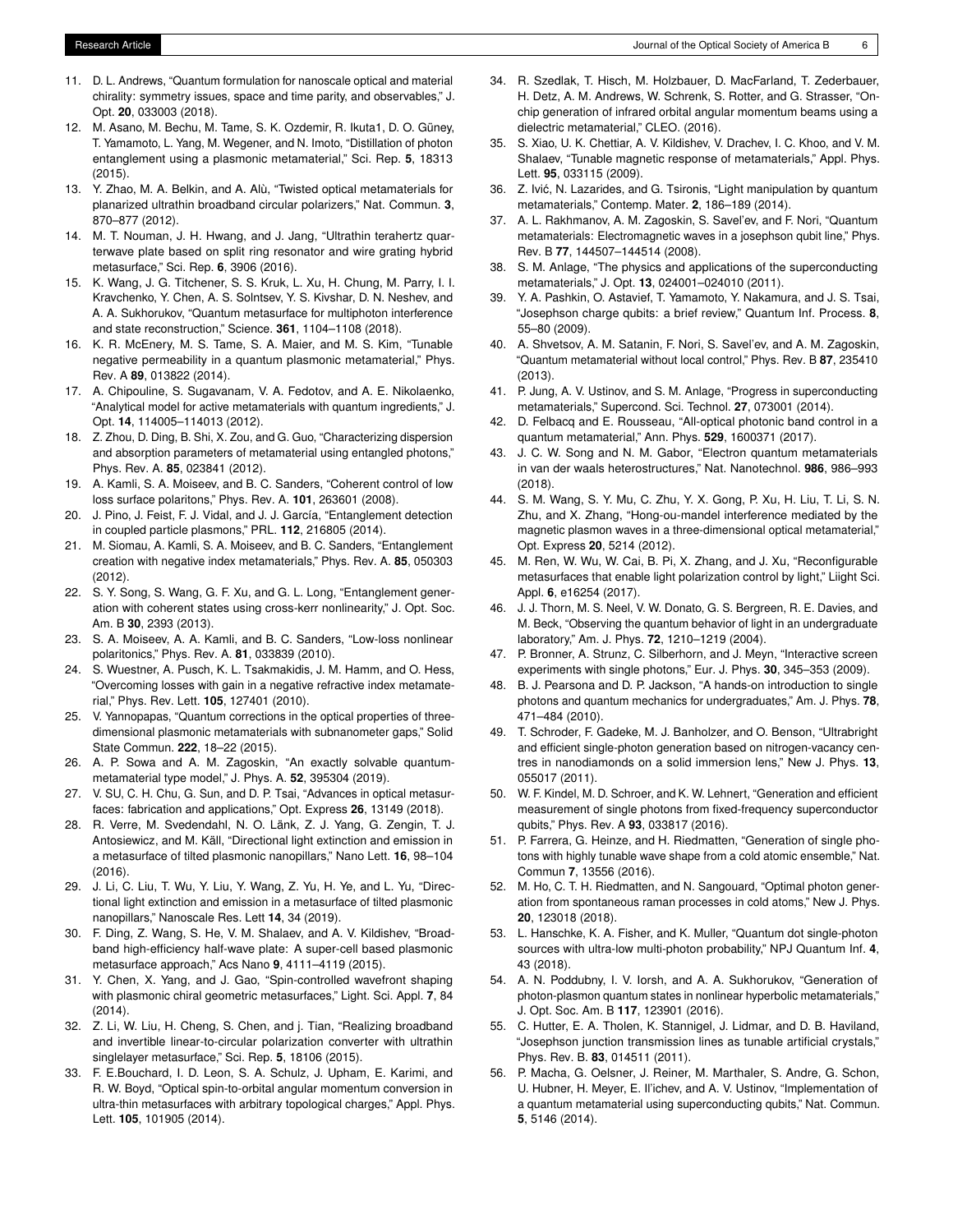- <span id="page-6-0"></span>57. A. Hierro, M. M. Bajo, M. Ferraro, J. Tamayo-Arriola, N. L. Biavan, M. Hugues, J. M. Ulloa, M. Giudici, J. Chauveau, and P. Genevet, "Optical phase transition in semiconductor quantum metamaterials," Phys. Rev. Lett. **123**, 117401 (2019).
- <span id="page-6-1"></span>58. K. V. Shulga, E. Il'ichev, M. V. Fistul, I. S. Besedin, S. Butz, O. V. Astafiev, U. Hubner, and A. V. Ustinov, "Magnetically induced transparency of a quantum metamaterial composed of twin flux qubits," Sci. Rep. **9**, 150 (2018).
- <span id="page-6-2"></span>59. B. C. H, "Quantum cryptography using any two nonorthogonal states," Phys. review letters **68**, 3121–3124 (1992).
- <span id="page-6-3"></span>60. E. A. K, "Quantum cryptography based on bell's theorem," Phys. review letters **67**, 661–663 (1991).
- <span id="page-6-4"></span>61. S. Fasel, N. Gisin, G. Ribordy *et al.*, "Quantum key distribution over 30 km of standard fibre using energy-time entangled photon pairs: a comparison of two chromatic dispersion reduction methods," Eur. Phys. J. **30**, 143 (2004).
- 62. H.-K. Lo, M. Curty, and K. Tamaki, "Secure quantum key distribution," Nat. Photonics **8**, 595–604 (2014).
- 63. B. Korzh, C. W. Lim, R. Houlmann, N. Gisin *et al.*, "Provable secure and practical quantum key distribution over 307 km of optical fibre," Nat. Photonics **9**, 163–168 (2015).
- 64. B. Frohlich, M. Lucamarini, F. J. Dynes *et al.*, "Long-distance quantum key distribution secure against coherent attack," Optica **4**, 163–167 (2017).
- 65. M. Peev, C. Pacher, R. Alléaume, C. Barreiro, J. Bouda, H. Zbinden, A. Zeilinger *et al.*, "The secoqc quantum key distribution network in vienna," New J. Phys. **11**, 075001 (2009).
- 66. S. Wang, W. Chen, Z. Q. Yin, H. W. Li *et al.*, "Field and long-term demonstration of a wide area quantum key distribution network," Opt. Express **22**, 21739–21756 (2014).
- <span id="page-6-5"></span>67. Q. Zhang, F. Xu, Y.-A. Chen, C.-Z. Peng, and J.-W. Pan, "Large scale quantum key distribution: challenges and solutions," Opt. Express **26**, 24260–24273 (2018).
- <span id="page-6-6"></span>68. R. Ursin, F. Tiefenbacher, T. Schmitt-Manderbach, H. Weier, T. Scheidl, M. Lindenthal, B. Blauensteiner, T. Jennewein, J. Perdigues, P. Trojek *et al.*, "Entanglement-based quantum communication over 144 km," Nat. physics **3**, 481–486 (2007).
- <span id="page-6-7"></span>69. M. Krenn, J. Handsteiner, M. Fink, R. Fickler, and A. Zeilinger, "Twisted photon entanglement through turbulent air across vienna," Proc. Natl. Acad. Sci. **112**, 14197–14201 (2015).
- <span id="page-6-8"></span>70. J. Yin, Y. Cao, Y.-H. Li, S.-K. Liao, L. Zhang, J.-G. Ren *et al.*, "Plasmonics for emerging quantum technologies," Science. **356**, 1140–1144 (2017).
- <span id="page-6-9"></span>71. S. Liao, W. Cai, W. Liu *et al.*, "Satellite-to-ground quantum key distribution," Nature. **549**, 43–47 (2017).
- <span id="page-6-10"></span>72. S.-C. Zhao, X.-H. Han, Y. Xiao, Y. Shen, Y.-J. Gu, and W.-D. Li, "Performance of underwater quantum key distribution with polarization encodinga," Opt. Soc. Am. A **36**, 883–892 (2019).
- <span id="page-6-11"></span>73. D. K. Oi, A. Ling, G. Vallone *et al.*, "Cubesat quantum communications mission," EPJ Quantum Technol. **4**, 1–20 (2017).
- <span id="page-6-12"></span>74. Y. Ismail, I. Sinayskiy, and F. Petruccione, "Integrating machine learning techniques in quantum communication to characterize the quantum channel," J. Opt. Soc. Am. B **26**, B116–B121 (2019).
- 75. J. Li, Y. Guo, C. X. X Wang, L. Zhang, and D. Huang, "Discretemodulated continuous-variable quantum key distribution with a machine-learning-based detector," Opt. Eng. (2018).
- 76. F N Khan and C Lu and A P T Lau, "Machine Learning Methods for Optical Communication Systems," [https://doi.org/10.1364/SPPCOM.]( https://doi.org/10.1364/SPPCOM.2017.SpW2F.3) [2017.SpW2F.3.]( https://doi.org/10.1364/SPPCOM.2017.SpW2F.3)
- 77. C. Jiang, H. Zhang, Y. Ren, Z. Han, K. C. Chen, and L. Hanzo, "Machine learning paradigms for next-generation wireless networks," IEEE Wirel. Commun. **24**, 98–105 (2017).
- 78. Y. Ou, E. Hugues-Salas, F. Ntavou, R. Wang, Y. Bi, S. Yan, G. Kanellos, R. Nejabati, and D. Simeonidou, "Field-trial of machine learning-assisted quantum key distribution (qkd) networking with sdn," https://arxiv.org/abs/180707858v1 (2018).
- <span id="page-6-13"></span>79. W. Liu, Phuang, J. Peng, J. Fan, and G. Zeng, "Integrating machine learning to achieve an automatic parameter prediction for practical

continuous-variable quantum key distribution," Phys. Rev. A p. 022316 (2018).

- <span id="page-6-14"></span>80. S. Bozhevolnyi and N. Mortensen, "Plasmonics for emerging quantum technologies," Nanophotonics **6**, 1–4 (2016).
- <span id="page-6-15"></span>81. L. Allen, M. W. B. adn R J C Spreeuw, and J. P. Woerdman, "Orbital angular momentum of light and the transformation of laguerre gaussian laser modes," Phys. Rev. A. **15**, 8185–8189 (1992).
- <span id="page-6-16"></span>82. D. G. Grier, "A revolution in optical manipulation," Nature. **424**, 810–816 (2003).
- 83. H. He, M. E. J. Friese, N. Heckenberg, and H. Rubinszteindunlop, "Direct observation of transfer of angular-momentum to absorptive particles from a laser-beam with a phase singularity," Phys. Rev. Lett. **75**, 826–829 (1995).
- <span id="page-6-17"></span>84. N. B. Simpson, K. Dholakia, L. Allen, and M. J. Padgett, "Mechanical equivalence of spin and orbital angular momentum of light: an optical spanner," Opt. Lett. **22**, 52–52 (1997).
- <span id="page-6-18"></span>85. A. C. Dada, J. Leach, G. S. Buller, M. J. Padgett, and E. Andersson, "Experimental high-dimensional two-photon entanglement and violations of generalized bell inequalities," Nat. Phys. **7**, 677–680 (2011).
- <span id="page-6-19"></span>86. J. Leach, B. Jack, J. Romerro, A. K. Jha, A. M. Yao, S. Franke-Arnold, D. G. Ireland, R. W. Boyd, S. M. Barnett, and M. J. Padgett, "Quantum correlations in optical angle-orbital angular momentum variables," Science. **329**, 662–665 (2010).
- <span id="page-6-20"></span>87. G. Gibson, J. Courtial, M. J. Padgett, M. Vasnetsov, V. Pas'ko, S. M. Barnett, and S. Franke-Arnold, "Free-space information transfer using light beams carrying orbital angular momentum," Opt. Express **12**, 5448–5456 (2004).
- 88. Y. Yan, G. D. Xie, M. P. J. Lavery, L. Li, Z. Zhao *et al.*, "High-capacity millimetre-wave communications with orbital angular momentum multiplexing," Nat. Commun. **5**, 4876 (2014).
- <span id="page-6-21"></span>89. J. Wang, J. Y. Yang, A. E. W. I M Fazal *et al.*, "Terabit free-space data transmission employing orbital angular momentum multiplexing," Nat. Photon. **6**, 488–496 (2012).
- <span id="page-6-22"></span>90. A. Vaziri, G. Weihs, and A. Zeilinger, "Experimental two-photon, three dimensional entanglement for quantum communications," Phys. Rev. Lett. **89**, 240401 (2002).
- 91. G. Vallone, V. D'Ambrosio, A. Sponselli, S. Slussarenko, L. Marrucci, F. Sciarrino, and P. Villoresi, "Free-space quantum key distribution by rotation-invariant twisted photons," Phys. Rev. Lett. **113**, 060503 (2014).
- <span id="page-6-23"></span>92. B. Ndagano, I. Nape, M. A. Cox, C. Rosales-Guzman, , and A. Forbes, "Creation and detection of vector vortex modes for classical and quantum communication," J. Light. Technol. **36**, 292–301 (2018).
- <span id="page-6-24"></span>93. G. Molina-Terriza, J. P. Torres, and L. Torner, "Twisted photons," Nat. Phys. **3**, 305–310 (2007).
- <span id="page-6-25"></span>94. M. W. Beijerersbergen, L. Allen, H. van der Veen, and J. P. Woerdman, "Astigmatic laser mode convertors and transfer of orbital angular momentum," Opt. Comm. **96**, 123–132 (1993).
- <span id="page-6-27"></span>95. M. W. Beijerersbergen, R. P. C. Coerwinkel, M. Kristensen, and J. P. Woerdman, "Helical wavefront next term laser beams produced with a spiral phaseplate," Opt. Comm. **112**, 321–327 (1994).
- 96. N. R. Heckenberg, R. McDuff, C. P. Smith, and A. G. White, "Generation of optical phase singularities by computer-generated holograms," Opt. Lett. **17**, 221–223 (1992).
- 97. V. Y. Bazhenov, M. V. Vasnetso, and M. S. Soskin, "Laser modes with screw dislocations in their wave-fronts," JTEP Lett. **52**, 429–431 (1990).
- 98. G. A. Turnbull, D. A. Robertson, G. M. Smith, L. Allen, and M. J. Padgett, "The generation of free-space laguerre-gaussian modes at millimetrewave frequencies by use of a spiral phaseplate," Opt. Commun. **127**, 183–188 (1996).
- 99. J. Arlt and K. Dholakia, "Generation of higher-order bessel beam by use of an axicon," J. Opt. **177**, 97–301 (2000).
- <span id="page-6-26"></span>100. Y. Ismail, N. Khilo, V. Belyi, and A. Fobes, "Shape invariant higherorder bessel-like beams carrying orbital angular momentum," J. Opt. **14**, 085703 (2012).
- <span id="page-6-28"></span>101. Q. Tan, Q. Guo, H. Liu, X. Huang, and S. Zhang, "Controlling the plasmonic orbital angular momentum by combining the geometric and dynamic phases," Nanoscale. **9**, 4944–4949 (2017).